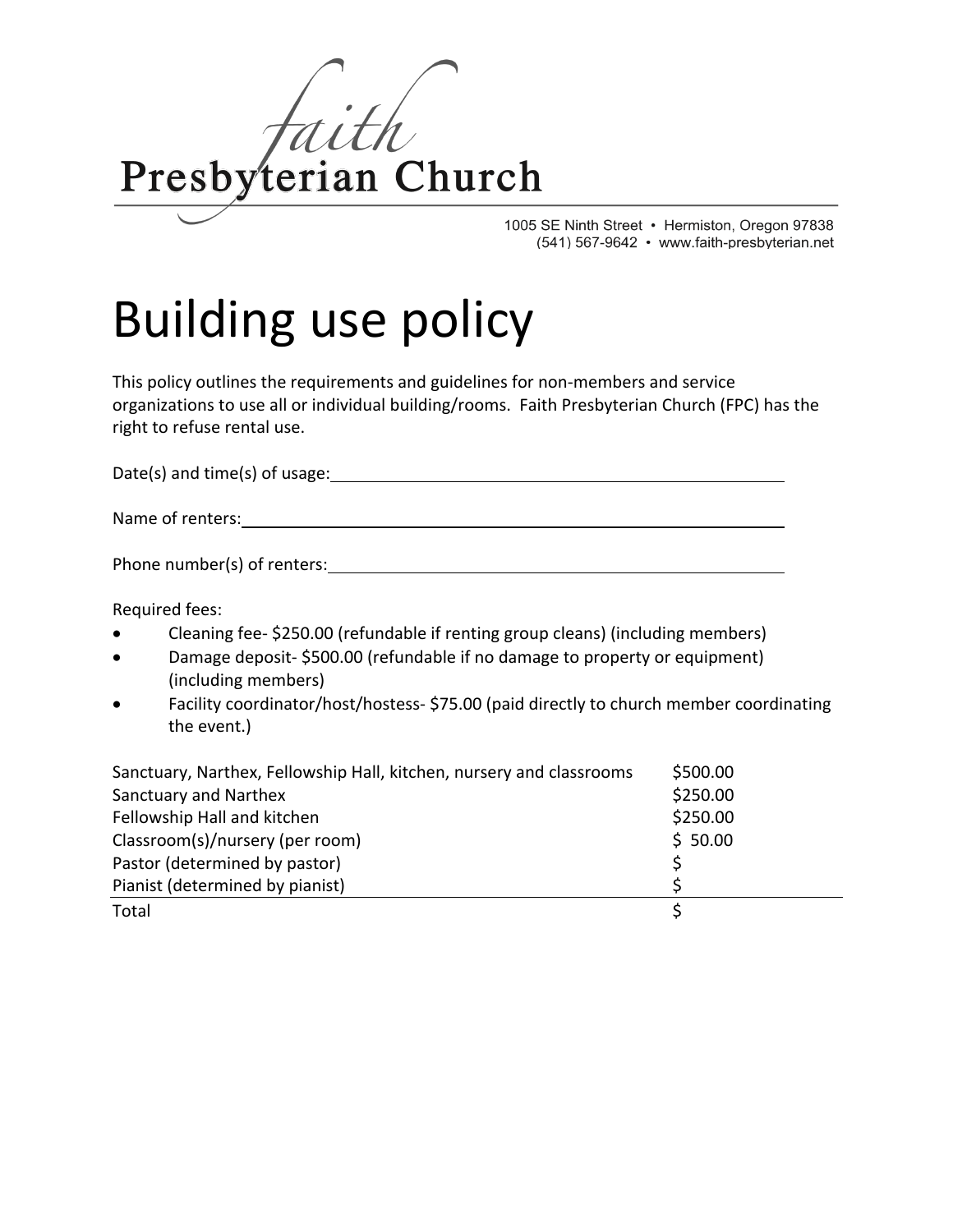terian Church Presby

> 1005 SE Ninth Street • Hermiston, Oregon 97838 (541) 567-9642 • www.faith-presbyterian.net

## Guidelines for general usage:

- 1. No smoking in buildings and on grounds.
- 2. No consuming of alcoholic beverages in buildings and on grounds.
- 3. No use of illegal drugs in buildings and on grounds.
- 4. Only documented services animals will be allowed in the buildings.
- 5. Facilities usage may only be coordinated by an adult.
- 6. Adult supervision (21 and out of high school) is required for all groups meeting in the facilities. Groups of Junior High or High students must have at least one adult present for every ten students. Groups of children must have at least two adults present. All groups must provide adequate supervision.
- 7. No groups promoting hate, violence, political or any agenda in opposition to the message of Faith Presbyterian Church will be granted use of the facilities.
- 8. Service and rental fees will apply to all requests for facility use. Members are exempt from the rental fees, but service fees still apply. Some fees are shown as payable to the person as they are non-payroll positions.
- 9. Fees applicable to non-profit organizations and service organizations will be considered on a case-by-case basis.
- 10. Regular use (monthly, weekly, etc.) is negotiated on a case-by-case basis with special provisions that may apply.
- 11. A certificate of liability insurance may be requested to cover general liability.
- 12. Use of facilities must be scheduled through church office by completing official use forms at least five days prior to use.
- 13. Unless otherwise approved, the buildings and properties must be left in the same or better condition than prior to use.
- 14. Person(s) who completes paperwork is solely in charge of and responsible for damage.
- 15. Behavior in and around the buildings must be with respect and consideration of the primary purpose of the buildings and properties (i.e. a church).
- 16. Use of additional resources (televisions, DVD players, VCR's, projections, etc.) available upon prior agreement.
- 17. Faith Presbyterian Church, its officers and members are not responsible for any loss of materials or items.
- 18. Any misrepresentation/falsifying of information on the request form may lead to cancellation or termination of approval.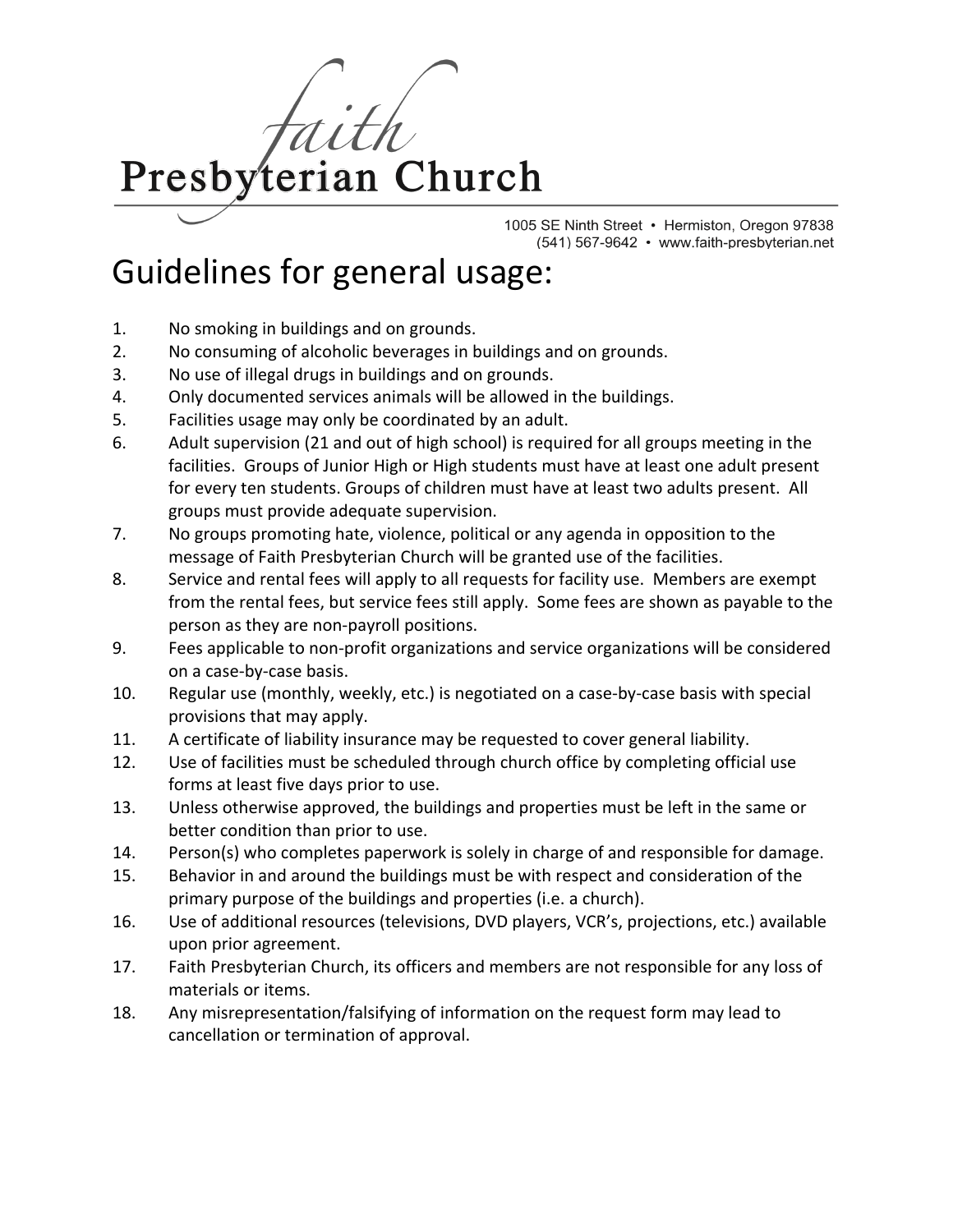

1005 SE Ninth Street • Hermiston, Oregon 97838 (541) 567-9642 • www.faith-presbyterian.net

## Guidelines for wedding usage: \*funerals shall follow policies that

are relevant to the situation.

Items the Bride and Groom must supply, if desired (upon approval by facility coordinator/host/hostess):

- Refreshments.
- Flowers/decorations (church will provide appropriate tape for use on chairs).
- Music (as approved by pastor).
- Bows/Ribbons
- Candles (dripless only).
- Bubbles (outside of buildings only).
- Napkins.
- Candles for reception table (dripless only).
- Special goblets for bride/groom.
- Any additional special items (upon approval by facility coordinator/host/hostess.

## **RICE, GLITTER AND BIRD SEED ARE NOT ALLOWED FOR ANY TYPE OF USAGE.**

Faith Presbyterian Church will provide facility coordinator/host/hostess (not planners) to make sure the bride and groom know what is expected of them on rehearsal and wedding day. Rooms will be provided for groom/groomsmen and bride/bridesmaids for dressing for wedding.

Refreshment servers, provided by bride and groom, will be shown the kitchen and should leave it in same or better condition than prior to use when finished with the reception. The bride and groom may use church glass plates and cups and will clean them after the reception and will replace any items that may be broken.

If catered, catering group is responsible for kitchen/dishes clean up.

- Pre-marital counseling is required
- Use of the church Pastor is require unless approved by session.
- Pastor has the right to refuse.